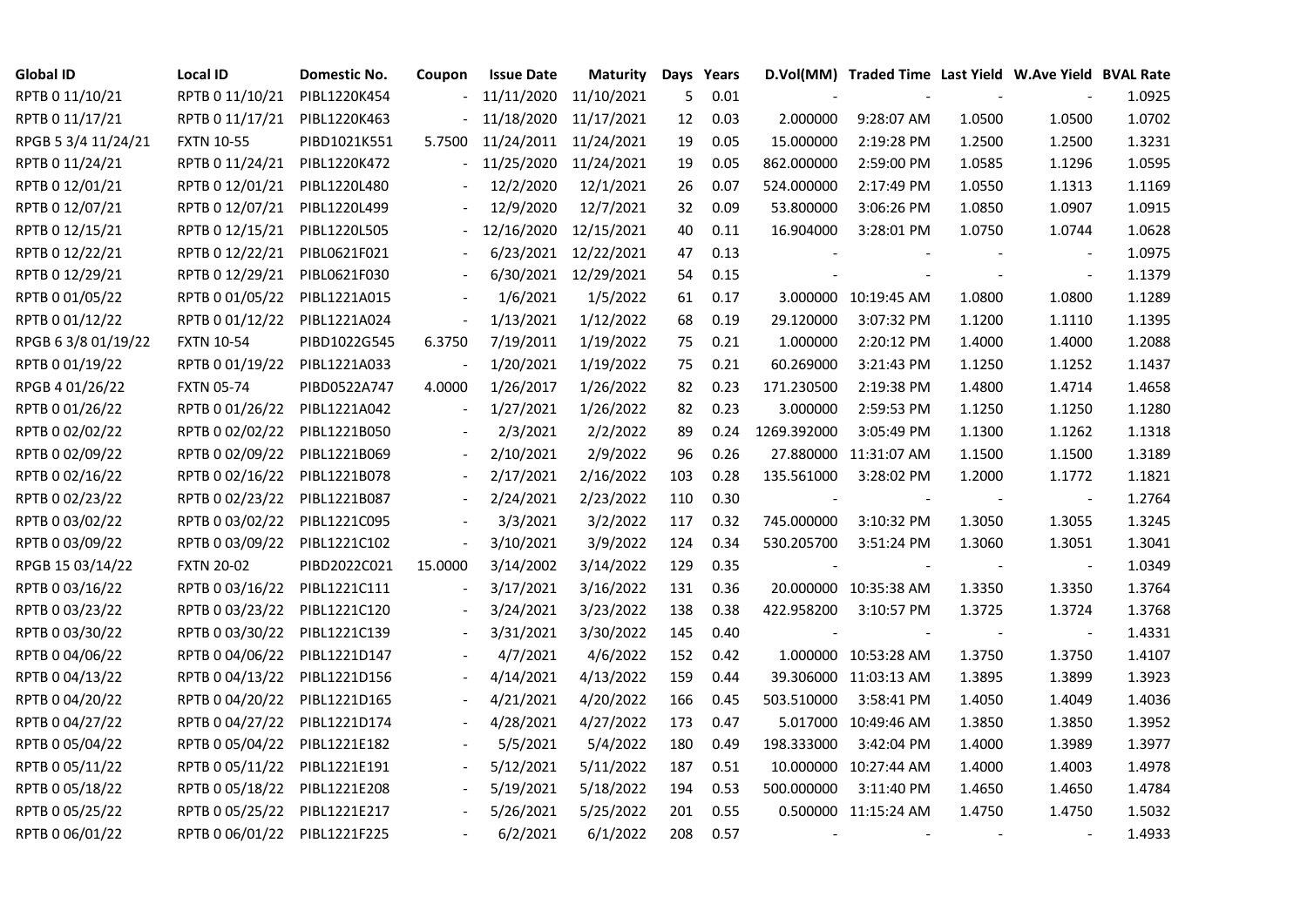| <b>Global ID</b>     | <b>Local ID</b>   | Domestic No. | Coupon                       | <b>Issue Date</b> | <b>Maturity</b> |     | Days Years |                         | D.Vol(MM) Traded Time Last Yield W.Ave Yield BVAL Rate |        |                          |        |
|----------------------|-------------------|--------------|------------------------------|-------------------|-----------------|-----|------------|-------------------------|--------------------------------------------------------|--------|--------------------------|--------|
| RPTB 0 06/08/22      | RPTB 0 06/08/22   | PIBL1221F234 |                              | 6/9/2021          | 6/8/2022        | 215 | 0.59       |                         |                                                        |        |                          | 1.4827 |
| RPTB 0 06/15/22      | RPTB 0 06/15/22   | PIBL1221F243 |                              | 6/16/2021         | 6/15/2022       | 222 | 0.61       | 0.700000                | 2:15:29 PM                                             | 1.5000 | 1.5000                   | 1.5286 |
| RPTB 0 06/22/22      | RPTB 0 06/22/22   | PIBL1221F252 | $\overline{\phantom{a}}$     | 6/23/2021         | 6/22/2022       | 229 | 0.63       |                         |                                                        |        |                          | 1.5406 |
| RPTB 0 06/29/22      | RPTB 0 06/29/22   | PIBL1221F261 | $\overline{\phantom{a}}$     | 6/30/2021         | 6/29/2022       | 236 | 0.65       |                         | 2.400000 11:58:13 AM                                   | 1.5500 | 1.5500                   | 1.5242 |
| RPGB 4 3/4 07/04/22  | <b>FXTN 03-24</b> | PIBD0322G247 | 4.7500                       | 7/4/2019          | 7/4/2022        | 241 | 0.66       | 30.200000               | 2:10:10 PM                                             | 1.5700 | 1.5700                   | 1.4799 |
| RPTB 0 07/06/22      | RPTB 0 07/06/22   | PIBL1221G279 |                              | 7/7/2021          | 7/6/2022        | 243 | 0.67       | 319.761000              | 3:15:41 PM                                             | 1.5550 | 1.5480                   | 1.5501 |
| RPTB 0 07/13/22      | RPTB 0 07/13/22   | PIBL1221G288 | $\blacksquare$               | 7/14/2021         | 7/13/2022       | 250 | 0.68       | 100.000000              | 3:16:26 PM                                             | 1.5550 | 1.5550                   | 1.5550 |
| RPTB 0 07/20/22      | RPTB 0 07/20/22   | PIBL1221G297 |                              | 7/21/2021         | 7/20/2022       | 257 | 0.70       | 108.000000              | 3:16:25 PM                                             | 1.5550 | 1.5550                   | 1.5550 |
| RPTB 0 07/27/22      | RPTB 0 07/27/22   | PIBL1221G304 | $\qquad \qquad \blacksquare$ | 7/28/2021         | 7/27/2022       | 264 | 0.72       |                         |                                                        |        |                          | 1.5595 |
| RPGB 4 7/8 08/02/22  | <b>FXTN 10-56</b> | PIBD1022H562 | 4.8750                       | 8/2/2012          | 8/2/2022        | 270 | 0.74       |                         |                                                        |        |                          | 1.6970 |
| RPTB 0 08/03/22      | RPTB 0 08/03/22   | PIBL1221H312 | $\overline{\phantom{a}}$     | 8/4/2021          | 8/3/2022        | 271 | 0.74       | 123.681000              | 3:12:50 PM                                             | 1.5600 | 1.5600                   | 1.5573 |
| RPTB 0 08/10/22      | RPTB 0 08/10/22   | PIBL1221H321 | $\overline{\phantom{a}}$     | 8/11/2021         | 8/10/2022       | 278 | 0.76       | 3.820000                | 2:19:08 PM                                             | 1.5750 | 1.5750                   | 1.5775 |
| RPTB 0 08/17/22      | RPTB 0 08/17/22   | PIBL1221H330 |                              | 8/18/2021         | 8/17/2022       | 285 | 0.78       |                         | 20.000000 11:36:35 AM                                  | 1.5780 | 1.5780                   | 1.5919 |
| RPTB 0 08/24/22      | RPTB 0 08/24/22   | PIBL1221H349 | $\blacksquare$               | 8/25/2021         | 8/24/2022       | 292 | 0.80       |                         |                                                        |        | $\overline{\phantom{a}}$ | 1.5933 |
| RPTB 0 08/31/22      | RPTB 0 08/31/22   | PIBL1221I357 |                              | 9/1/2021          | 8/31/2022       | 299 | 0.82       |                         |                                                        |        | $\overline{\phantom{a}}$ | 1.6000 |
| RPTB 0 09/07/22      | RPTB 0 09/07/22   | PIBL1221I366 |                              | 9/8/2021          | 9/7/2022        | 306 | 0.84       |                         | 2.000000 11:17:00 AM                                   | 1.6000 | 1.6000                   | 1.6093 |
| RPGB 4 3/4 09/13/22  | <b>FXTN 10-57</b> | PIBD1022I570 | 4.7500                       | 9/13/2012         | 9/13/2022       | 312 | 0.85       |                         |                                                        |        |                          | 1.9597 |
| RPTB 0 09/14/22      | RPTB 0 09/14/22   | PIBL1221I375 | $\blacksquare$               | 9/15/2021         | 9/14/2022       | 313 | 0.86       | 34.152000               | 2:25:48 PM                                             | 1.5800 | 1.5683                   | 1.6102 |
| RPTB 0 09/21/22      | RPTB 0 09/21/22   | PIBL1221I384 |                              | 9/22/2021         | 9/21/2022       | 320 | 0.88       |                         |                                                        |        |                          | 1.6188 |
| RPTB 0 09/28/22      | RPTB 0 09/28/22   | PIBL1221I393 |                              | 9/29/2021         | 9/28/2022       | 327 | 0.90       |                         |                                                        |        | $\blacksquare$           | 1.6220 |
| RPTB 0 10/05/22      | RPTB 0 10/05/22   | PIBL1221J409 |                              | 10/6/2021         | 10/5/2022       | 334 | 0.91       |                         |                                                        |        | $\overline{\phantom{a}}$ | 1.6234 |
| RPTB 0 10/12/22      | RPTB 0 10/12/22   | PIBL1221J418 |                              | 10/13/2021        | 10/12/2022      | 341 | 0.93       | 3.500000                | 2:47:14 PM                                             | 1.6050 | 1.6050                   | 1.6006 |
| RPGB 12 3/4 10/17/22 | <b>FXTN 20-03</b> | PIBD2022J033 | 12.7500                      | 10/17/2002        | 10/17/2022      | 346 | 0.95       |                         |                                                        |        |                          | 1.8187 |
| RPTB 0 10/19/22      | RPTB 0 10/19/22   | PIBL1221J427 |                              | 10/20/2021        | 10/19/2022      | 348 | 0.95       |                         |                                                        |        |                          | 1.6165 |
| RPTB 0 10/26/22      | RPTB 0 10/26/22   | PIBL1221J436 | $\overline{\phantom{a}}$     | 10/27/2021        | 10/26/2022      | 355 | 0.97       | 1.011000                | 2:28:02 PM                                             | 1.6000 | 1.6000                   | 1.7025 |
| RPTB 0 11/02/22      | RPTB 0 11/02/22   | PIBL1221K443 | $\blacksquare$               | 11/3/2021         | 11/2/2022       | 362 | 0.99       | 69.888000               | 3:31:26 PM                                             | 1.6150 | 1.6104                   | 1.6296 |
| RPGB 4 5/8 12/04/22  | RTB 05-11         | PIID0522L114 | 4.6250                       | 12/4/2017         | 12/4/2022       | 394 | 1.08       | 76.100000               | 2:21:20 PM                                             | 2.1000 | 2.0290                   | 1.9367 |
| RPGB 4 12/06/22      | <b>FXTN 10-58</b> | PIBD1022L585 | 4.0000                       | 12/6/2012         | 12/6/2022       | 396 | 1.08       | $\sim$                  |                                                        |        | $\overline{\phantom{a}}$ | 1.8803 |
| RPGB 4 3/8 02/11/23  | RTB 03-10         | PIID0323B101 | 4.3750                       | 2/11/2020         | 2/11/2023       | 463 | 1.27       | 1348.000000 11:18:14 AM |                                                        | 2.0350 | 2.0816                   | 2.0687 |
| RPGB 13 02/20/23     | <b>FXTN 20-04</b> | PIBD2023B048 | 13.0000                      | 2/20/2003         | 2/20/2023       | 472 | 1.29       |                         |                                                        |        |                          | 2.0141 |
| RPGB 5 1/2 03/08/23  | <b>FXTN 05-75</b> | PIBD0523C752 | 5.5000                       | 3/8/2018          | 3/8/2023        | 488 | 1.34       |                         | 6.800000 11:48:16 AM                                   | 2.1700 | 2.1700                   | 2.0735 |
| RPGB 3 1/2 04/21/23  | <b>FXTN 07-58</b> | PIBD0723D588 | 3.5000                       | 4/21/2016         | 4/21/2023       | 532 | 1.46       |                         | 3.400000 10:56:53 AM                                   | 2.1700 | 2.1706                   | 2.0910 |
| RPGB 11 7/8 05/29/23 | <b>FXTN 20-05</b> | PIBD2023E054 | 11.8750                      | 5/29/2003         | 5/29/2023       | 570 | 1.56       | 2.500000                | 2:04:00 PM                                             | 2.0925 | 2.0925                   | 2.1652 |
| RPGB 3 1/4 08/15/23  | RTB 10-04         | PIID1023H046 | 3.2500                       | 8/15/2013         | 8/15/2023       | 648 | 1.77       | 5.320000                | 2:48:58 PM                                             | 2.5500 | 2.4517                   | 2.2762 |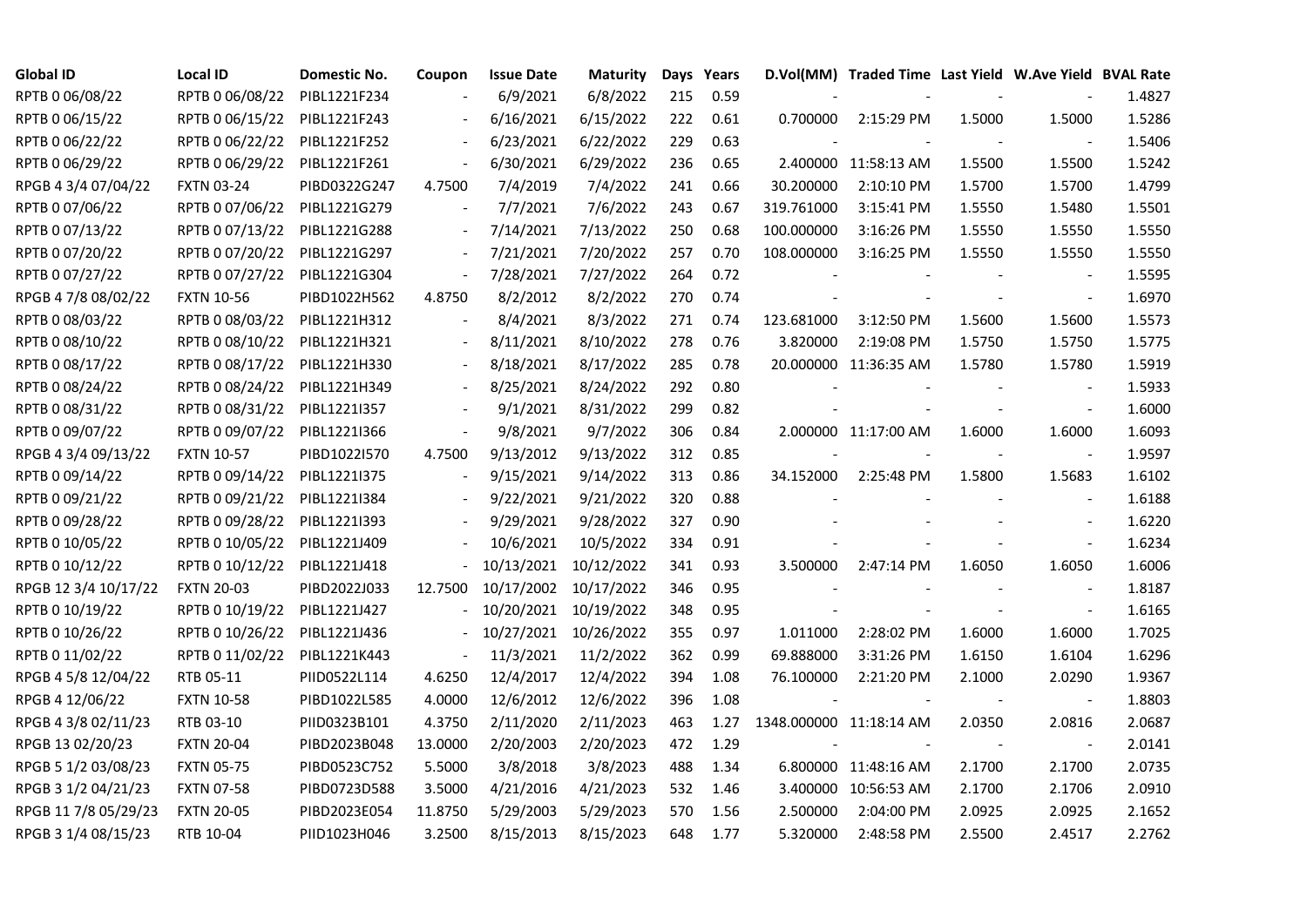| <b>Global ID</b>     | <b>Local ID</b>   | Domestic No. | Coupon  | <b>Issue Date</b> | <b>Maturity</b>  |     | Days Years |             | D.Vol(MM) Traded Time Last Yield W.Ave Yield BVAL Rate |        |                          |        |
|----------------------|-------------------|--------------|---------|-------------------|------------------|-----|------------|-------------|--------------------------------------------------------|--------|--------------------------|--------|
| RPGB 2 3/8 09/10/23  | <b>FXTN 03-25</b> | PIBD0323I252 | 2.3750  | 9/10/2020         | 9/10/2023        | 674 | 1.85       | 405.100000  | 3:59:28 PM                                             | 2.1000 | 2.1746                   | 2.1766 |
| RPGB 11 3/8 10/23/23 | <b>FXTN 20-06</b> | PIBD2023J068 | 11.3750 | 10/23/2003        | 10/23/2023       | 717 | 1.96       |             |                                                        |        |                          | 2.3919 |
| RPGB 2 3/8 03/09/24  | RTB 03-11         | PIID0324C115 | 2.3750  | 3/9/2021          | 3/9/2024         | 855 | 2.34       | 768.300000  | 2:43:51 PM                                             | 2.5750 | 2.6183                   | 2.5997 |
| RPGB 6 1/4 03/12/24  | RTB 05-12         | PIID0524C129 | 6.2500  | 3/12/2019         | 3/12/2024        | 858 | 2.35       |             | 7.000000 10:36:21 AM                                   | 2.6250 | 2.6250                   | 2.7456 |
| RPGB 4 1/2 04/20/24  | <b>FXTN 07-59</b> | PIBD0724D595 | 4.5000  | 4/20/2017         | 4/20/2024        | 897 | 2.46       |             | 3.580000 10:35:25 AM                                   | 2.6500 | 2.7785                   | 2.6576 |
| RPGB 12 3/8 06/03/24 | <b>FXTN 20-07</b> | PIBD2024F075 | 12.3750 | 6/3/2004          | 6/3/2024         | 941 | 2.58       |             |                                                        |        | $\overline{\phantom{a}}$ | 2.7307 |
| RPGB 12 7/8 08/05/24 | <b>FXTN 20-08</b> | PIBD2024H086 | 12.8750 | 8/5/2004          | 8/5/2024 1,004   |     | 2.75       |             |                                                        |        | $\blacksquare$           | 2.8259 |
| RPGB 4 1/8 08/20/24  | <b>FXTN 10-59</b> | PIBD1024H595 | 4.1250  | 8/20/2014         | 8/20/2024 1,019  |     | 2.79       |             | 0.400000 10:41:06 AM                                   | 3.0000 | 3.0000                   | 2.8332 |
| RPGB 4 1/4 10/17/24  | <b>FXTN 05-76</b> | PIBD0524J762 | 4.2500  | 10/17/2019        | 10/17/2024 1,077 |     | 2.95       |             |                                                        |        |                          | 2.7915 |
| RPGB 13 3/4 11/11/24 | <b>FXTN 20-09</b> | PIBD2024K091 | 13.7500 | 11/11/2004        | 11/11/2024 1,102 |     | 3.02       |             |                                                        |        | $\blacksquare$           | 2.9733 |
| RPGB 5 3/4 04/12/25  | <b>FXTN 07-61</b> | PIBD0725D618 | 5.7500  | 4/12/2018         | 4/12/2025 1,254  |     | 3.43       |             | 5.400000 10:56:58 AM                                   | 3.5250 | 3.5093                   | 3.2075 |
| RPGB 12 1/8 04/14/25 | <b>FXTN 20-10</b> | PIBD2025D103 | 12.1250 | 4/14/2005         | 4/14/2025 1,256  |     | 3.44       |             |                                                        |        | $\blacksquare$           | 3.1899 |
| RPGB 2 5/8 08/12/25  | RTB 05-13         | PIID0525H130 | 2.6250  | 8/12/2020         | 8/12/2025 1,376  |     | 3.77       | 75.589000   | 3:34:49 PM                                             | 3.3500 | 3.2998                   | 3.2280 |
| RPGB 3 5/8 09/09/25  | <b>FXTN 10-60</b> | PIBD10251608 | 3.6250  | 9/9/2015          | 9/9/2025 1,404   |     | 3.84       | 100.030000  | 2:01:34 PM                                             | 3.3500 | 3.2500                   | 3.2604 |
| RPGB 12 1/8 10/20/25 | <b>FXTN 20-11</b> | PIBD2025J116 | 12.1250 | 10/20/2005        | 10/20/2025 1,445 |     | 3.96       |             |                                                        |        |                          | 3.4557 |
| RPGB 18 1/4 11/29/25 | <b>FXTN 25-01</b> | PIBD2525K015 | 18.2500 | 11/29/2000        | 11/29/2025 1,485 |     | 4.07       |             |                                                        |        |                          | 3.5069 |
| RPGB 10 1/4 01/19/26 | <b>FXTN 20-12</b> | PIBD2026A122 | 10.2500 | 1/19/2006         | 1/19/2026 1,536  |     | 4.21       |             |                                                        |        | $\blacksquare$           | 3.5677 |
| RPGB 6 1/4 02/14/26  | <b>FXTN 07-62</b> | PIBD0726B627 | 6.2500  | 2/14/2019         | 2/14/2026 1,562  |     | 4.28       |             | 3.820000 11:57:45 AM                                   | 4.0000 | 4.1990                   | 3.6430 |
| RPGB 3 3/8 04/08/26  | <b>FXTN 05-77</b> | PIBD0526D772 | 3.3750  | 4/8/2021          | 4/8/2026 1,615   |     | 4.42       | 8594.554000 | 3:15:51 PM                                             | 4.1750 | 4.1742                   | 4.1820 |
| RPGB 3 1/2 09/20/26  | RTB 10-05         | PIID1026I057 | 3.5000  | 9/20/2016         | 9/20/2026 1,780  |     | 4.87       |             |                                                        |        | $\overline{\phantom{a}}$ | 3.8505 |
| RPGB 6 1/4 10/20/26  | RTB 15-01         | PIID1526J019 | 6.2500  | 10/20/2011        | 10/20/2026 1,810 |     | 4.96       |             |                                                        |        | $\mathbf{r}$             | 3.8944 |
| RPGB 8 12/07/26      | <b>FXTN 20-13</b> | PIBD2026L139 | 8.0000  | 12/7/2006         | 12/7/2026 1,858  |     | 5.09       |             |                                                        |        | $\sim$                   | 3.9606 |
| RPGB 5 3/8 03/01/27  | RTB 15-02         | PIID1527C023 | 5.3750  | 3/1/2012          | 3/1/2027 1,942   |     | 5.32       |             |                                                        |        | $\overline{\phantom{a}}$ | 4.0155 |
| RPGB 4 3/4 05/04/27  | <b>FXTN 10-61</b> | PIBD1027E617 | 4.7500  | 5/4/2017          | 5/4/2027 2,006   |     | 5.49       | 902.519000  | 2:04:08 PM                                             | 4.2500 | 4.2668                   | 4.2495 |
| RPGB 8 5/8 09/06/27  | <b>FXTN 20-14</b> | PIBD2027I140 | 8.6250  | 9/6/2007          | 9/6/2027 2,131   |     | 5.83       |             |                                                        |        | $\blacksquare$           | 4.2043 |
| RPGB 6 1/4 03/22/28  | <b>FXTN 10-63</b> | PIBD1028C635 | 6.2500  | 3/22/2018         | 3/22/2028 2,329  |     | 6.38       | 50.010000   | 3:03:53 PM                                             | 4.4500 | 4.4250                   | 4.3444 |
| RPGB 3 5/8 04/22/28  | <b>FXTN 07-64</b> | PIBD0728D649 | 3.6250  | 4/22/2021         | 4/22/2028 2,360  |     | 6.46       | 2925.160000 | 3:54:36 PM                                             | 4.4000 | 4.3126                   | 4.3923 |
| RPGB 3 3/4 08/12/28  | <b>FXTN 07-65</b> | PIBD0728H654 | 3.7500  | 8/12/2021         | 8/12/2028 2,472  |     | 6.77       | 100.000000  | 9:53:05 AM                                             | 4.4000 | 4.4000                   | 4.3979 |
| RPGB 9 1/2 12/04/28  | <b>FXTN 20-15</b> | PIBD2028L151 | 9.5000  | 12/4/2008         | 12/4/2028 2,586  |     | 7.08       | 1000.000000 | 10:11:22 AM                                            | 4.5113 | 4.5113                   | 4.5071 |
| RPGB 67/8 01/10/29   | <b>FXTN 10-64</b> | PIBD1029A644 | 6.8750  | 1/10/2019         | 1/10/2029 2,623  |     | 7.18       | 25.020000   | 3:03:51 PM                                             | 4.7000 | 4.5751                   | 4.5160 |
| RPGB 8 3/4 05/27/30  | <b>FXTN 20-16</b> | PIBD2030E166 | 8.7500  | 5/27/2010         | 5/27/2030 3,125  |     | 8.56       |             | 13.463000 11:01:39 AM                                  | 5.0000 | 5.0000                   | 4.7604 |
| RPGB 2 7/8 07/09/30  | <b>FXTN 10-65</b> | PIBD1030G655 | 2.8750  | 7/9/2020          | 7/9/2030 3,168   |     | 8.67       | 0.010000    | 3:27:23 PM                                             | 4.7500 | 4.7500                   | 4.6836 |
| RPGB 12 1/2 07/28/30 | <b>FXTN 25-02</b> | PIBD2530G029 | 12.5000 | 7/28/2005         | 7/28/2030 3,187  |     | 8.73       |             |                                                        |        |                          | 4.7855 |
| RPGB 11 1/4 01/26/31 | <b>FXTN 25-03</b> | PIBD2531A032 | 11.2500 | 1/26/2006         | 1/26/2031 3,369  |     | 9.22       |             |                                                        |        | $\mathbf{r}$             | 4.8556 |